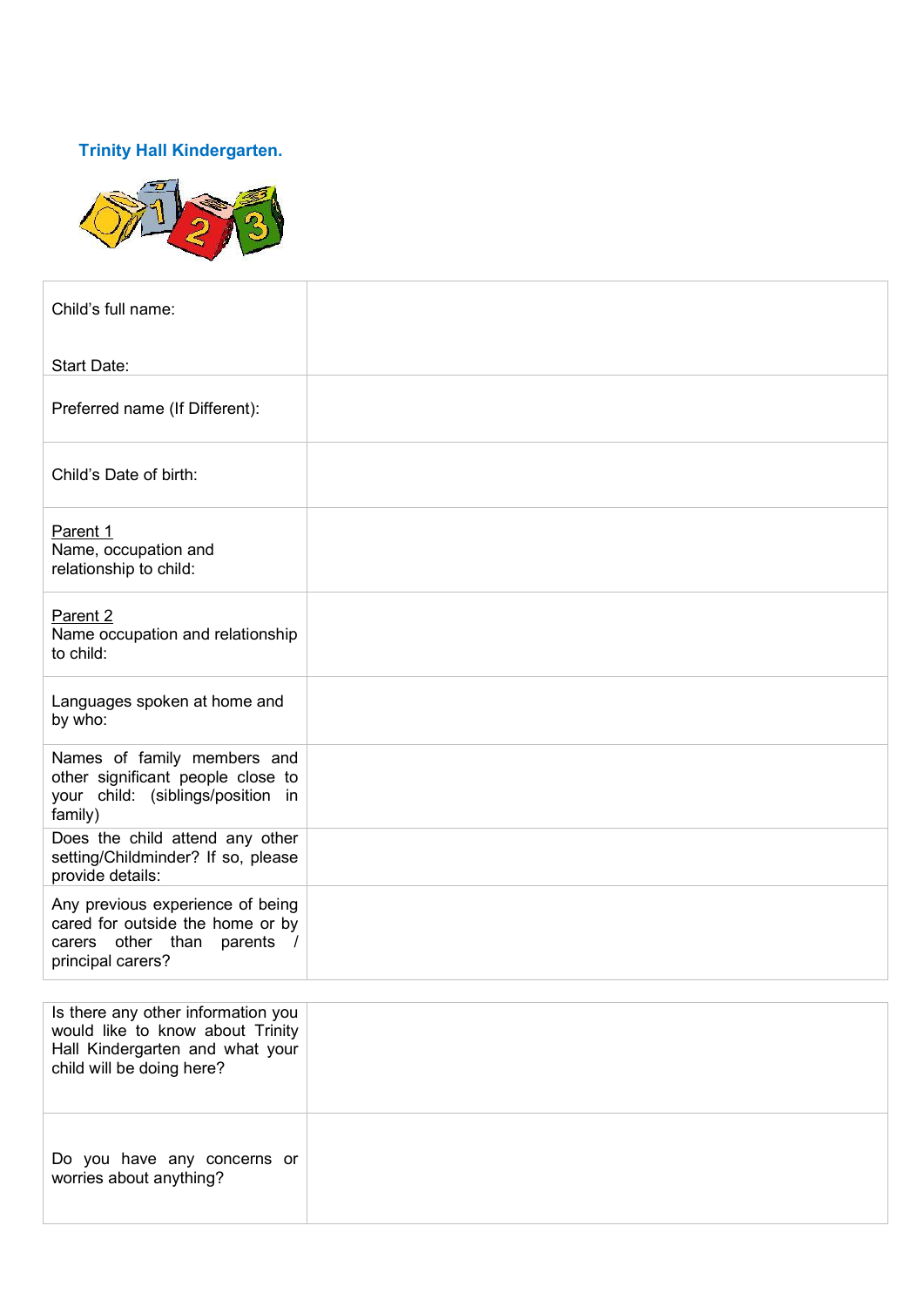## **All about me** (child's point of view)

| My family includes (please include pets):                                                       |                      |  |
|-------------------------------------------------------------------------------------------------|----------------------|--|
| I am interested in, I am good at, I enjoy :                                                     | I need support with: |  |
| Health & Development. Does your child have any health problems, Allergies, or food Intolerance? |                      |  |
| My favourite activity is:                                                                       | My favourite toy is: |  |
| I get upset when:                                                                               |                      |  |
| I like it when:                                                                                 |                      |  |